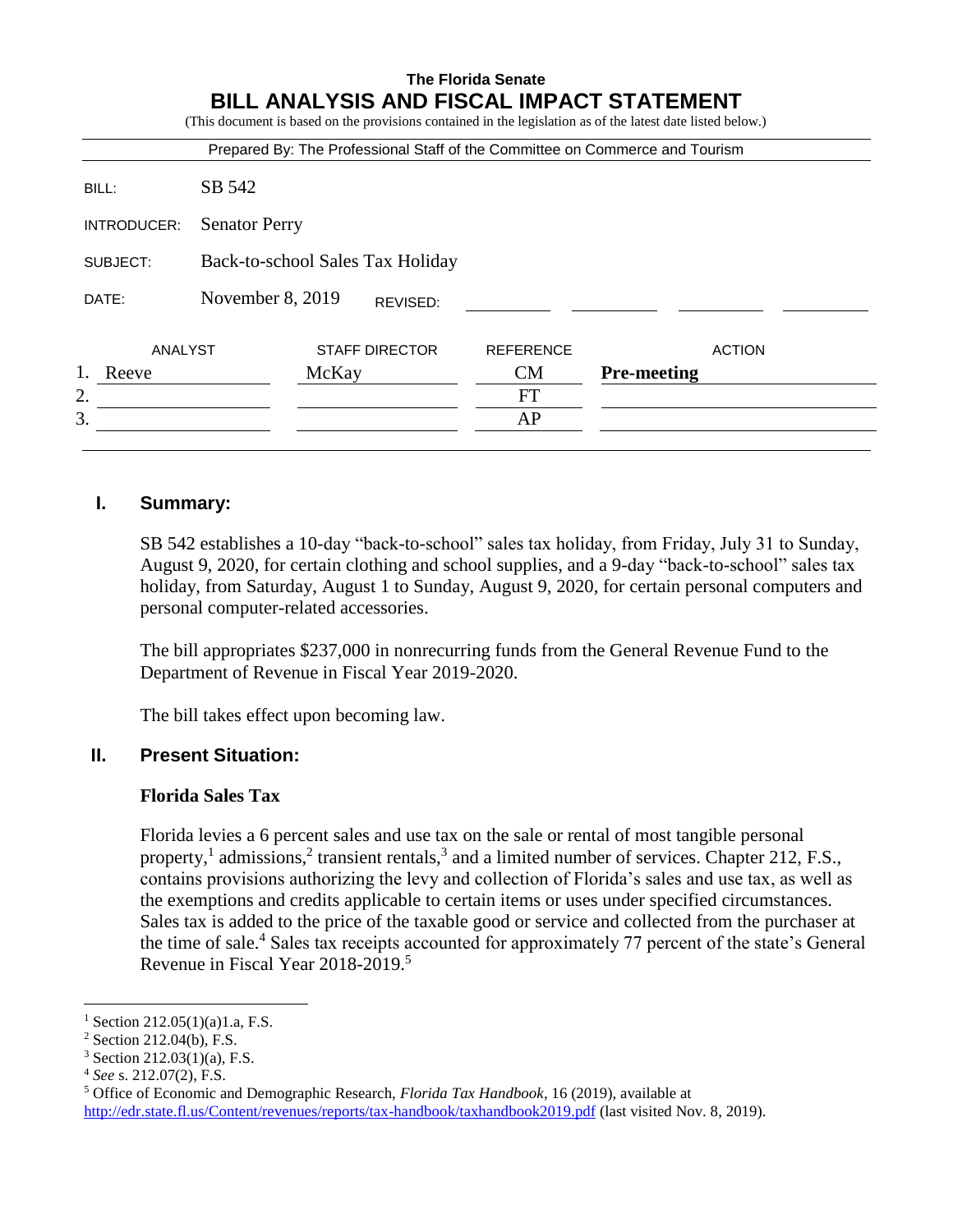Section 212.055, F.S., authorizes counties to impose local discretionary sales surtaxes in addition to the state sales tax. A surtax applies to "all transactions occurring in the county which transactions are subject to the state tax imposed on sales, use, services, rentals, admissions, and other transactions by [ch. 212, F.S.], and communications services as defined in ch. 202."<sup>6</sup> The discretionary sales surtax is based on the tax rate imposed by the county where the taxable goods or services are sold or delivered. Discretionary sales surtax rates currently levied vary by county

## *"Back-to-School" Sales Tax Holidays*

in a range of  $0.5$  to  $2.5$  percent.<sup>7</sup>

Florida has enacted a "back-to-school" sales tax holiday 18 times since 1998. The Florida Residents' Tax Relief Act of 1998 established Florida's first tax holiday, during which clothing purchases of \$50 or less were exempt from tax.<sup>8</sup> Backpacks were added to the tax holiday in 1999 and school supplies were added in 2001. In 2013, the Legislature expanded the exemption to include personal computers and related accessories selling for \$750 or less, purchased for noncommercial home or personal use. The duration of "back-to-school" sales tax holidays has varied from 3 to 10 days. The type and value of exempt items have also varied.<sup>9</sup>

Sixty-seven of the 73 school districts in Florida begin the 2019-2020 school year on August 12, 2019, and the remaining school districts will begin by August 19, 2020.<sup>10</sup>

## **III. Effect of Proposed Changes:**

The bill establishes a 10-day period, from July 31 to August 9, 2020, during which the following items are exempt from the state sales tax and local discretionary sales surtaxes:

- Clothing with a sales price of \$60 or less per item. "Clothing" is defined as any article of wearing apparel intended to be worn on or about the human body, excluding watches, watchbands, jewelry, umbrellas, and handkerchiefs, and all footwear, excluding skis, swim fins, roller blades, and skates;
- Wallets and bags with a sales price of \$60 or less per item, including handbags, backpacks, fanny packs, and diaper bags, but excluding briefcases, suitcases, and other garment bags; and
- School supplies with a sales price of \$15 or less per item. "School supplies" is defined as pens, pencils, erasers, crayons, notebooks, notebook filler paper, legal pads, binders, lunch boxes, construction paper, markers, folders, poster board, composition books, poster paper, scissors, cellophane tape, glue or paste, rulers, computer disks, staplers and staples used to secure paper products, protractors, compasses, and calculators.

The bill also establishes a 9-day period, from August 1 to August 9, 2020, during which the following items purchased for non-commercial home or personal use are exempt from the state sales tax and local discretionary sales surtaxes:

 $\overline{a}$  $6$  Section 212.054(2)(a), F.S.

<sup>7</sup> *Supra* note 5, at 225-226.

<sup>8</sup> Chapter 98-341, Laws of Fla.

<sup>9</sup> *Supra* note 5, at 156-160.

<sup>10</sup> Florida Department of Education, *PK-12 Public School Data Publications and Reports*, available at [http://www.fldoe.org/accountability/data-sys/edu-info-accountability-services/pk-12-public-school-data-pubs](http://www.fldoe.org/accountability/data-sys/edu-info-accountability-services/pk-12-public-school-data-pubs-reports/index.stml)[reports/index.stml](http://www.fldoe.org/accountability/data-sys/edu-info-accountability-services/pk-12-public-school-data-pubs-reports/index.stml) (last visited Nov. 8, 2019).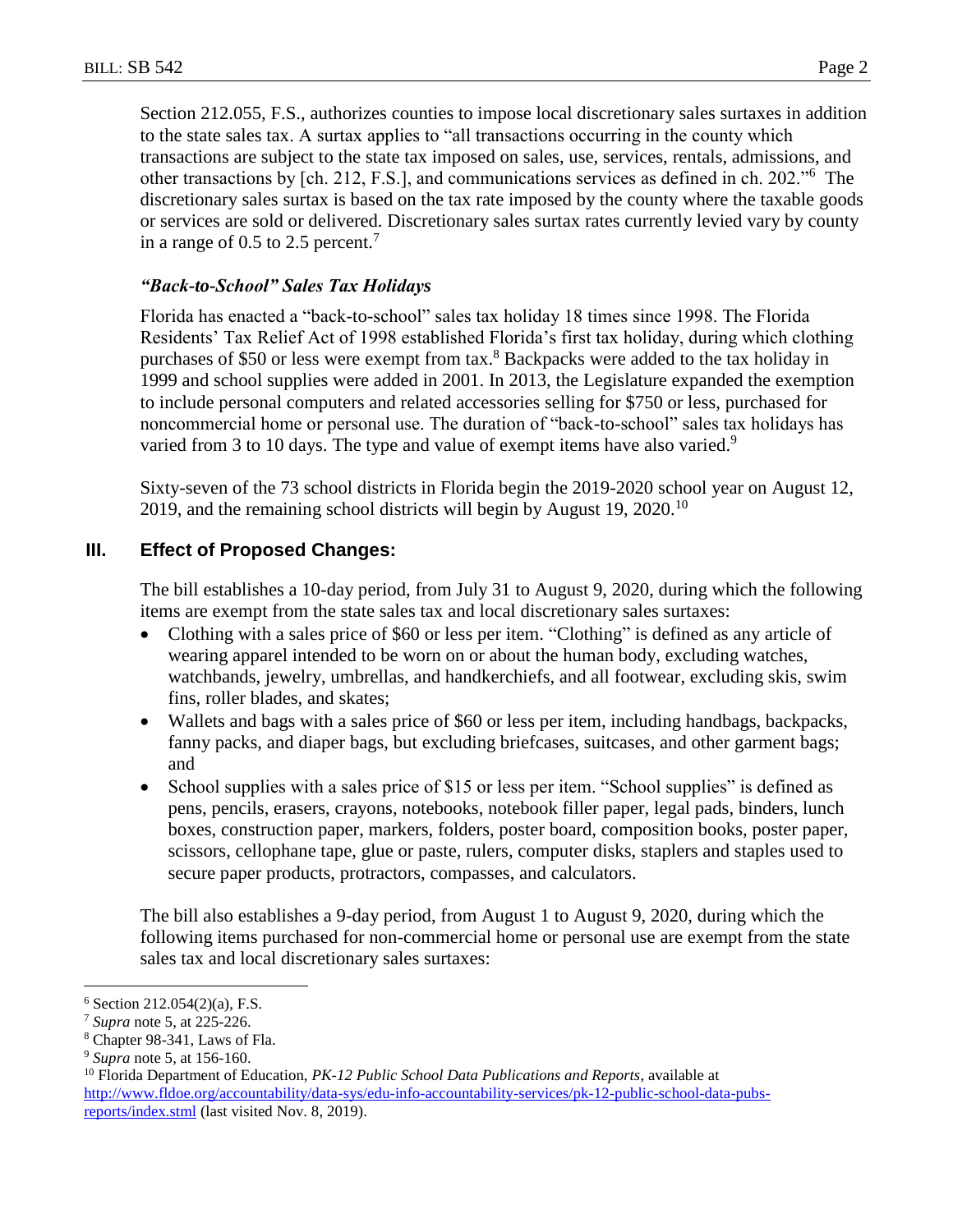- Personal computers with a sales price of \$1,000 or less per item. "Personal computers" includes electronic book readers, laptops, desktops, handhelds, tablets, or tower computers and excludes cellular telephones, video game consoles, digital media receivers, or devices that are not primarily designed to process data; and
- Personal computer-related accessories with a sales price of \$1,000 or less per item. "Personal computer-related accessories" includes keyboards, mice, personal digital assistants, monitors, other peripheral devices, modems, routers, and non-recreational software regardless of whether the accessories are used in association with a personal computer base unit. The term excludes furniture or systems, devices, software, monitors with a television tuner, or peripherals that are designed or intended primarily for recreational use.

The bill allows a business to opt out of participating in the sales tax holiday if less than 5 percent of the business's gross sales of tangible personal property in the prior calendar year consist of items that would be exempt under the bill. A business meeting this threshold must notify the Department of Revenue (DOR), in writing, by July 30, 2020, of its election to collect sales tax during the holiday. The business must post a copy of that notice in a conspicuous location at its place of business.

The exemptions provided for in the bill do not apply to the following:

- Sales within a theme park or entertainment complex, as defined in s. 509.013(9), F.S.;
- Sales within a public lodging establishment, as defined in s. 509.013(4), F.S.; and
- Sales within an airport, as defined in s. 330.27(2), F.S.

The bill appropriates, for the 2019-2020 fiscal year, \$237,000 in nonrecurring funds from the General Revenue Fund to the DOR for the purpose of implementing the sales tax holiday. Funds remaining unexpended as of June 30, 2020, shall revert and be re-appropriated for the same purpose in the 2020-2021 fiscal year.

The DOR may adopt emergency rules pursuant s. 120.54(4), F.S., for the purpose of implementing the bill.

The bill takes effect upon becoming law.

## **IV. Constitutional Issues:**

## A. Municipality/County Mandates Restrictions:

Article VII, s. 18 of the Florida Constitution governs laws that require counties and municipalities to spend funds, limit the ability of counties and municipalities to raise revenue, or reduce the percentage of state tax shared with counties and municipalities.

Subsection (b) of s. 18, Art. VII of the Florida Constitution provides that except upon approval of each house of the Legislature by two-thirds vote of the membership, the legislature may not enact, amend, or repeal any general law if the anticipated effect of doing so would be to reduce the authority that municipalities or counties have to raise revenue in the aggregate, as such authority existed on February 1, 1989. However, the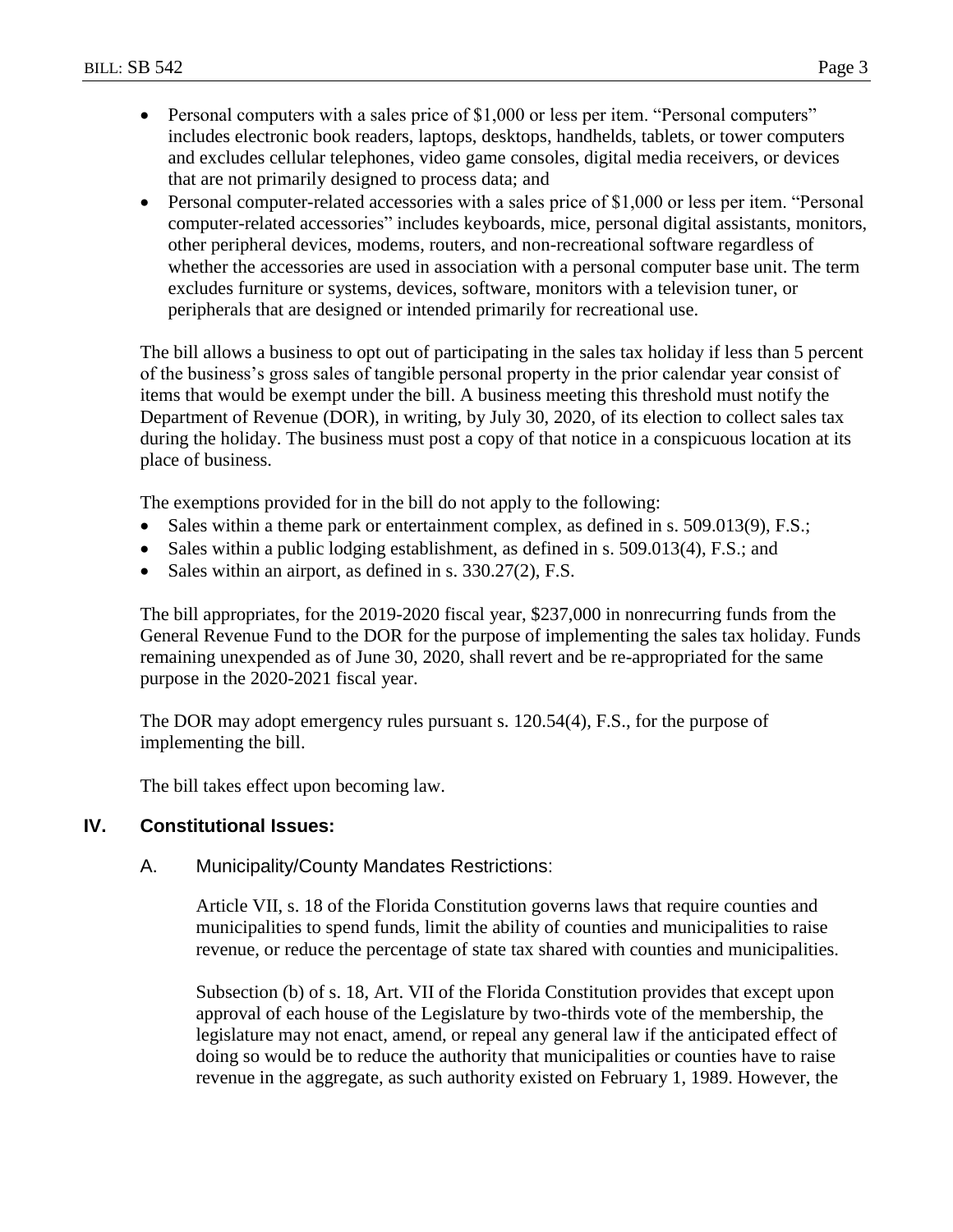mandates requirements do not apply to laws having an insignificant impact,  $11, 12$  which is \$2.1 million or less for Fiscal Year 2019-2020.<sup>13</sup>

B. Public Records/Open Meetings Issues:

None.

C. Trust Funds Restrictions:

None.

D. State Tax or Fee Increases:

None.

E. Other Constitutional Issues:

None.

#### **V. Fiscal Impact Statement:**

A. Tax/Fee Issues:

The Revenue Estimating Conference has not yet met regarding the bill.

B. Private Sector Impact:

Persons purchasing exempted items during the sales tax holidays will realize savings.

C. Government Sector Impact:

The bill appropriates \$237,000 in nonrecurring funds from the General Revenue Fund to the Department of Revenue in Fiscal Year 2019-2020 to administer the "back-to-school" sales tax holiday.

## **VI. Technical Deficiencies:**

None.

## **VII. Related Issues:**

None.

 $\overline{a}$ 

 $11$  FLA. CONST. art. VII, s. 18(d).

 $12$  An insignificant fiscal impact is the amount not greater than the average statewide population for the applicable fiscal year multiplied by \$0.10. *See* Florida Senate Committee on Community Affairs, *Interim Report 2012-115: Insignificant Impact*, (September 2011), available at<http://www.flsenate.gov/PublishedContent/Session/2012/InterimReports/2012-115ca.pdf> (last visited Nov. 8, 2019).

<sup>&</sup>lt;sup>13</sup> Based on the Demographic Estimating Conference's population adopted on July 8, 2019. The conference packet is available at<http://edr.state.fl.us/Content/conferences/population/ConferenceResults.pdf> (last visited Nov. 8, 2019).